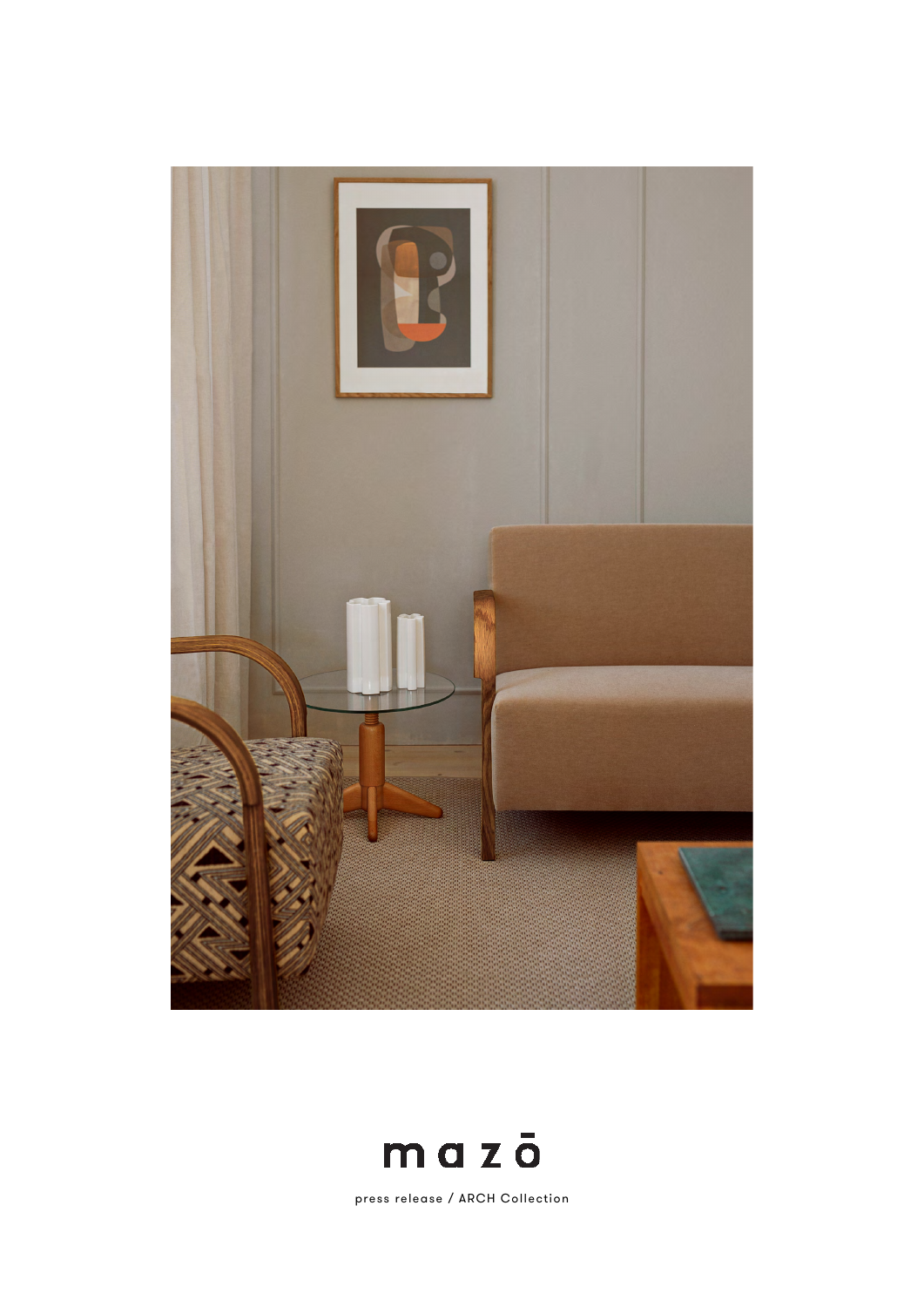## mazō unites past and present with new archetypal ARCH design

mazō is launching a new lounge collection, ARCH, as a tribute to the Danish architect Magnus Læssøe Stephensen and Scandinavian modernism.

## March 2021

The ARCH collection is a tribute to Architect Magnus Læssøe Stephensen (1903-1984), whose designs mazō owns the exclusive right to. mazō has been through the archives and hand-picked design elements from Magnus Læssøe Stephensen's early furniture designs. The armrest, for example, is strongly inspired by a chair designed in the 1920s by Læssøe Stephensen and the base is a tribute to Scandinavian modernism.

With its archetypal design, ARCH is a sharply cut collection with both edge and pure elegance combined. It pays homage to both the architect's stroke and Scandinavian modernism, which is characterized by simple and functional designs. "The armrests on ARCH are consistent throughout many of my grandfather's chair designs, while the base is available in a range of variations. With ARCH, we have been inspired both by my grandfather's designs, and the modernism of the 1930s in Denmark, a movement of which he was a great exponent. The ARCH chair, with its contrasting design, is an embodiment of the 'midcentury' functionalism that permeates mazō's universe", explains Magnus Stephensen, who in addition to being a partner in mazō is also the grandson of architect Magnus Læssøe Stephensen.

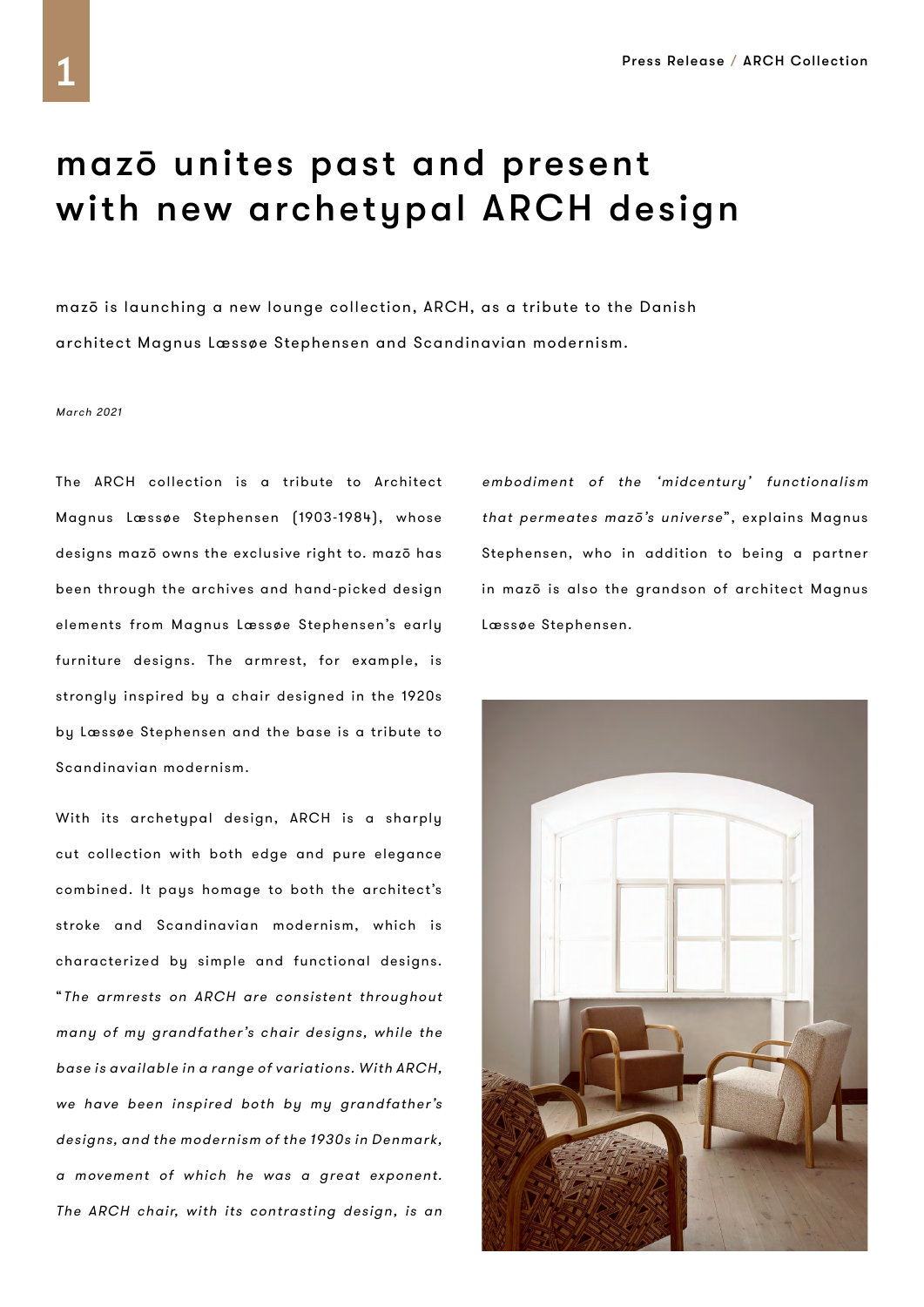The launch of the ARCH collection is a stylish addition to mazō's functionalist universe.

With the new ARCH collection, the design company mazō is taking new paths with its approach to Scandinavian modernism. The design language of the ARCH collection adds a new dimension to mazō's design universe.

In previous collections, mazō has explored softer, more imaginative and organic forms, whereas ARCH appears more rigorous, but with a tribute to the organic in its signature curved armrest originally designed by Magnus Læssøe Stephensen.

ARCH, whose name is inspired by the architectural arches of the legs, is designed based on Scandinavian modernism. A time that was characterized by simplicity, functionality and stripped of superfluous details. ARCH originates from a basic study of forms and embodies a mixture of lightness and weight, as contrasts in discreet interaction with each other: the straight sculptural lines are flanked by the curves of the armrest.

"It provides a good balance to introduce a counterpart that differs from mazō's existing collections. The goal has been to create a collection that, even though the design is rigorous and sculptural, still meets our demands for great comfort", says head of design Magnus Sangild.

The collection consists of a lounge chair, a two-seater and a three-seater with an organically shaped armrest in oiled oak and is available in various upholsteries.

"With ARCH, we have been inspired both by my grandfather's designs, and the modernism of the 1930s in Denmark, a movement of which he was a great exponent."

- Partner and Grandson Magnus Læssøe Stephensen